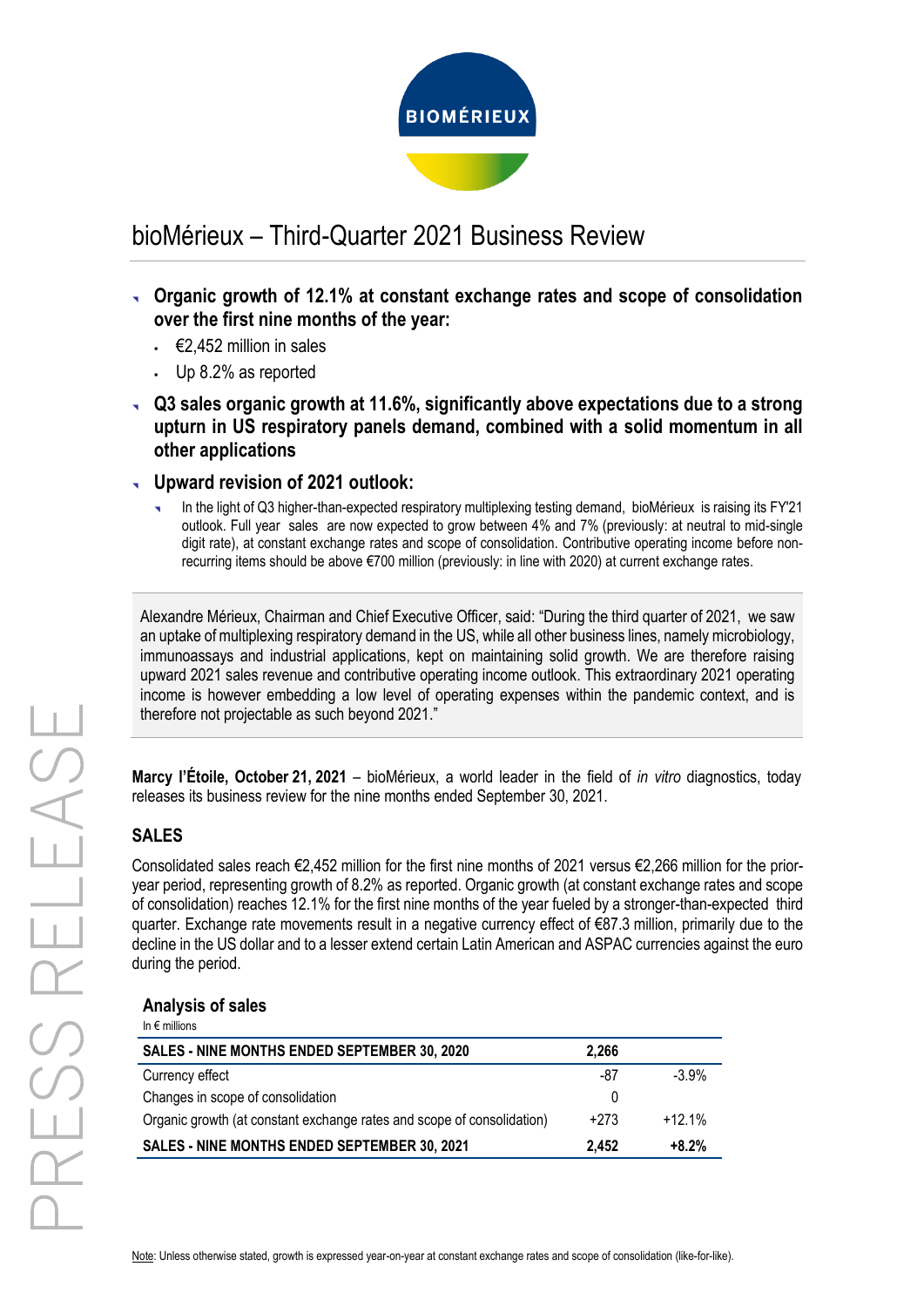

# **ANALYSIS OF SALES BY APPLICATION**

| <b>Sales by Application</b><br>In $\epsilon$ millions | Q3<br>2021 | Q3<br>2020 | $\%$<br>change<br>as reported | $\frac{9}{6}$<br>change<br>at constant<br>exchange rates<br>and scope of<br>consolidation | 9 months<br>ended<br>Sept. 30,<br>2021 | 9 months<br>ended<br>Sept. 30,<br>2020 | $\%$<br>change<br>as reported | $\frac{0}{0}$<br>change<br>at constant<br>exchange<br>rates and<br>scope of<br>consolidation |
|-------------------------------------------------------|------------|------------|-------------------------------|-------------------------------------------------------------------------------------------|----------------------------------------|----------------------------------------|-------------------------------|----------------------------------------------------------------------------------------------|
| <b>Clinical Applications</b>                          | 756.6      | 679.9      | $+11.3%$                      | $+11.8%$                                                                                  | 2,086.5                                | 1,937.3                                | $+7.7%$                       | $+11.7%$                                                                                     |
| Molecular biology                                     | 338.0      | 317.8      | $+6.4%$                       | $+7.8%$                                                                                   | 876.4                                  | 875.1                                  | $+0.1%$                       | $+4.9%$                                                                                      |
| Microbiology                                          | 269.8      | 236.2      | $+14.2%$                      | $+14.1%$                                                                                  | 766.2                                  | 696.6                                  | $+10.0%$                      | $+13.0%$                                                                                     |
| Immunoassays                                          | 120.3      | 111.4      | $+8.0%$                       | $+7.3%$                                                                                   | 361.0                                  | 306.4                                  | $+17.8%$                      | $+20.7%$                                                                                     |
| Other lines $(1)$                                     | 28.4       | 14.5       | $+96.1%$                      | $+94.9%$                                                                                  | 82.8                                   | 59.1                                   | $+40.0%$                      | $+48.4%$                                                                                     |
| <b>Industrial Applications</b>                        | 120.8      | 109.5      | $+10.3%$                      | $+10.5%$                                                                                  | 365.1                                  | 328.3                                  | $+11.2%$                      | $+14.5%$                                                                                     |
| <b>TOTAL SALES</b>                                    | 877.4      | 789.4      | $+11.1%$                      | $+11.6%$                                                                                  | 2,451.6                                | 2,265.6                                | $+8.2%$                       | $+12.1%$                                                                                     |

(1) Including Applied Maths and BioFire Defense

- **Clinical applications** sales, which account for around 85% of bioMérieux's consolidated total, rise by 11.8% year-on-year to €757 million for the third quarter of 2021 and by 11,7% to €2,087 million for the nine months ended September 30, 2021.
	- In **molecular biology**, BIOFIRE® reagents sales achieve double digit growth at 19% in the third quarter, driven by strong demand in the US for respiratory panels in the context of Delta Variant spread and the sooner-than-expected appearance of several other respiratory pathogens. Non-respiratory panels continue their accelerated growth on a global basis. The BIOFIRE® installed base is continuing to expand, to almost 21,400 units at September 30, 2021, versus 20,100 at June 30, 2021. During the period, demand for other molecular ranges, including the DNA/RNA extraction and ARGENE® ranges is slowing down.
	- In **microbiology**, business continues to enjoy double digit growth, compared with the same period of 2021, led by reagents sales particularly within ID/AST and hemoculture ranges as well as instruments sale and growing by 8% above pre-pandemic levels over the first 9 months.
	- In **immunoassays**, sales performance is fueled by reagents sales, from COVID-19 related testing as well as routine parameters, particularly in Asia Pacific and in Africa.
- **Industrial applications** sales, which account for around 15% of the consolidated total, come to €121 million for third-quarter 2021, up 10.5% versus last year. Growth of industrial applications is fueled by food and pharmaceutical segments from both reagents and instruments sales solid performance. Yearto-date sales increase 14.5%, to stand at €365 million, and by almost 15% compared to pre-pandemic levels.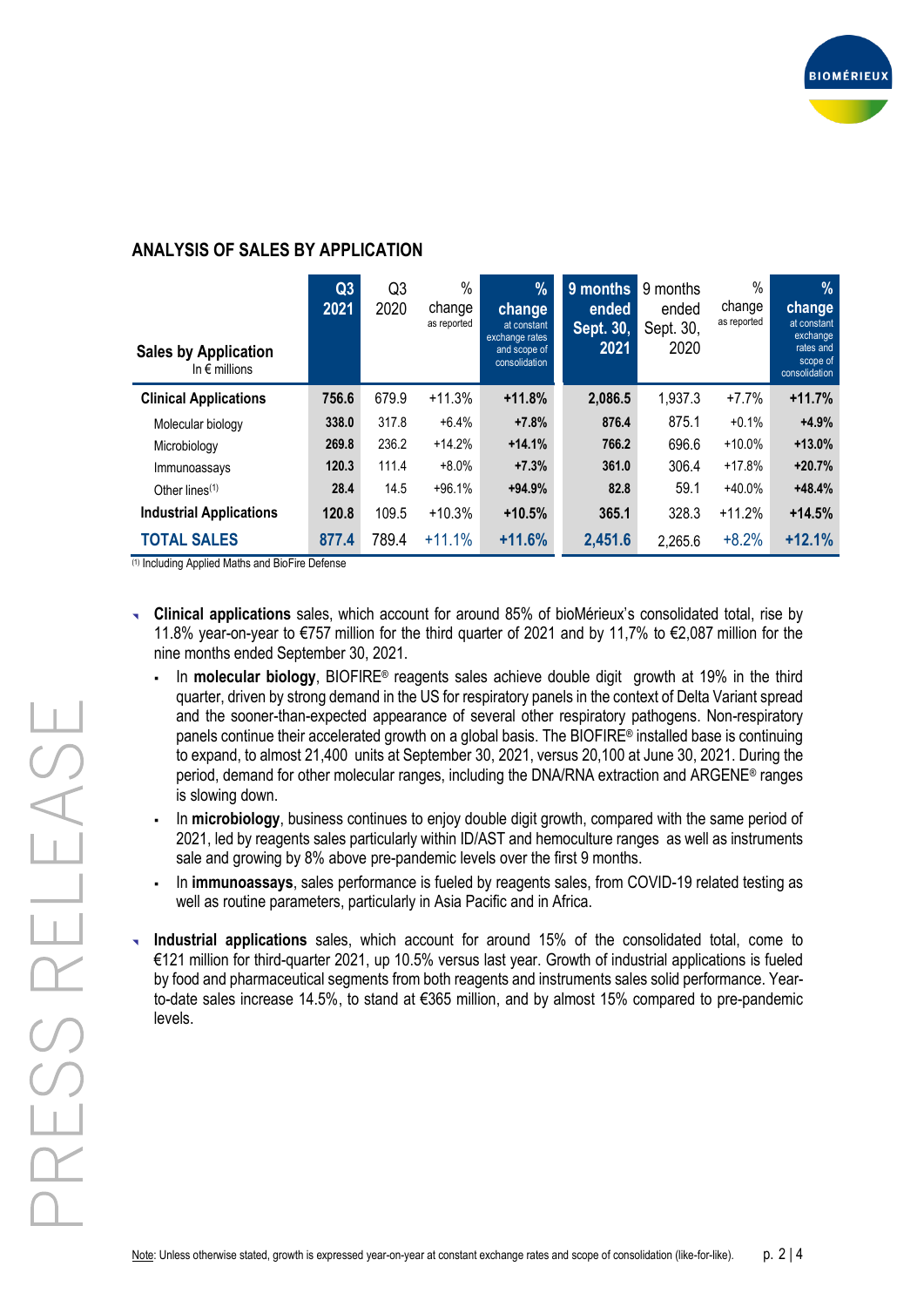

### **ANALYSIS OF SALES BY REGION**

| <b>Sales by Region</b><br>In $\epsilon$ millions | Q3<br>2021 | Q3<br>2020 | $%$ change<br>as reported | % change<br>at constant<br>exchange rates<br>and scope of<br>consolidation | 9 months<br>ended<br>Sept. 30,<br>2021 | 9 months<br>ended<br>Sept. 30,<br>2020 | $\frac{0}{0}$<br>change<br>as reported | $\frac{9}{6}$<br>change<br>at constant<br>exchange<br>rates and<br>scope of<br>consolidation |
|--------------------------------------------------|------------|------------|---------------------------|----------------------------------------------------------------------------|----------------------------------------|----------------------------------------|----------------------------------------|----------------------------------------------------------------------------------------------|
| Americas                                         | 457.1      | 410.5      | $+11.3%$                  | $+12.7%$                                                                   | 1,189.1                                | 1,173.3                                | $+1.3%$                                | $+7.7%$                                                                                      |
| North America                                    | 410.6      | 367.7      | $+11.7%$                  | $+12.9%$                                                                   | 1,054.3                                | 1,052.0                                | $+0.2%$                                | $+6.2%$                                                                                      |
| Latin America                                    | 46.5       | 42.8       | $+8.5%$                   | $+11.0%$                                                                   | 134.8                                  | 121.3                                  | $+11.2%$                               | $+20.2%$                                                                                     |
| $EMEA$ $(1)$                                     | 268.1      | 257.9      | $+4.0%$                   | $+4.0%$                                                                    | 817.5                                  | 729.7                                  | $+12.0%$                               | $+12.8%$                                                                                     |
| Asia Pacific                                     | 152.2      | 121.0      | $+25.8%$                  | $+23.8%$                                                                   | 445.0                                  | 362.6                                  | $+22.7%$                               | $+24.9%$                                                                                     |
| <b>TOTAL SALES</b>                               | 877.4      | 789.4      | $+11.1%$                  | $+11.6%$                                                                   | 2,451.6                                | 2,265.6                                | $+8.2%$                                | $+12.1%$                                                                                     |

(1) Europe, Middle East and Africa

- Sales in the **Americas** (49% of the consolidated total) reach €457 million in third-quarter 2021, an increase of 12.7% on third-quarter 2020. Sales for the nine months ended September 30, 2021 come to €1,189 million, up 7.7% year-on-year.
	- . In **North America** (43% of the consolidated total), third-quarter growth is led by a strong performance from the BIOFIRE® molecular biology product line as well as from reagents sales within microbiology applications. Immunoassays product line keeps on suffering from the downward trend of procalcitonine assay sales.
	- **Latin America** records robust organic growth in quarterly sales, driven by the strong dynamic in clinical microbiology as well as industrial applications.
- Sales in the **Europe – Middle East – Africa** region (33% of the consolidated total) come to €268 million for the 2021 third-quarter, up 4% year-on-year. Sales for the full nine months total €818 million, representing a year-on-year increase of 12.8%.
	- In **Europe** (27% of the consolidated total), good performance of clinical microbiology and BIOFIRE<sup>®</sup> reagents sales, more than compensating the slowdown in immunoassay and others molecular ranges.
	- The **Russia – Middle East – Africa** region, enjoy a significant growth, led by clinical microbiology and immunoassays.
- Sales in the **Asia Pacific** region (18% of the consolidated total) amount to €152 million for the third quarter of 2021, up 23.8% from the prior-year period. Business continues to be particularly strong in Japan thanks to the BIOFIRE® range and grows double digit in China. For the nine months ended September 30, 2021 total consolidated sales for the Asia Pacific region come to €445 million, up 24.9% year-on-year.

### INVESTOR PRESENTATION

bioMérieux will hold an investor presentation on Thursday, October 21, 2021 at 3:00 pm Paris time (GMT+1). The presentation will be given in English and will be accessible via webcast under following link:

[https://globalmeet.webcasts.com/starthere.jsp?ei=1500541&tp\\_key=85136fb788](https://globalmeet.webcasts.com/starthere.jsp?ei=1500541&tp_key=85136fb788)

If you are unable to join the webcast URL, please join audio conference with:.

| <b>France</b>                | Europe              | United States   |  |  |  |  |
|------------------------------|---------------------|-----------------|--|--|--|--|
| +33 (0) 1 70 72 25 50        | +44 (0)330 336 9127 | +1 323-794-2588 |  |  |  |  |
| Access code: <b>150 6528</b> |                     |                 |  |  |  |  |